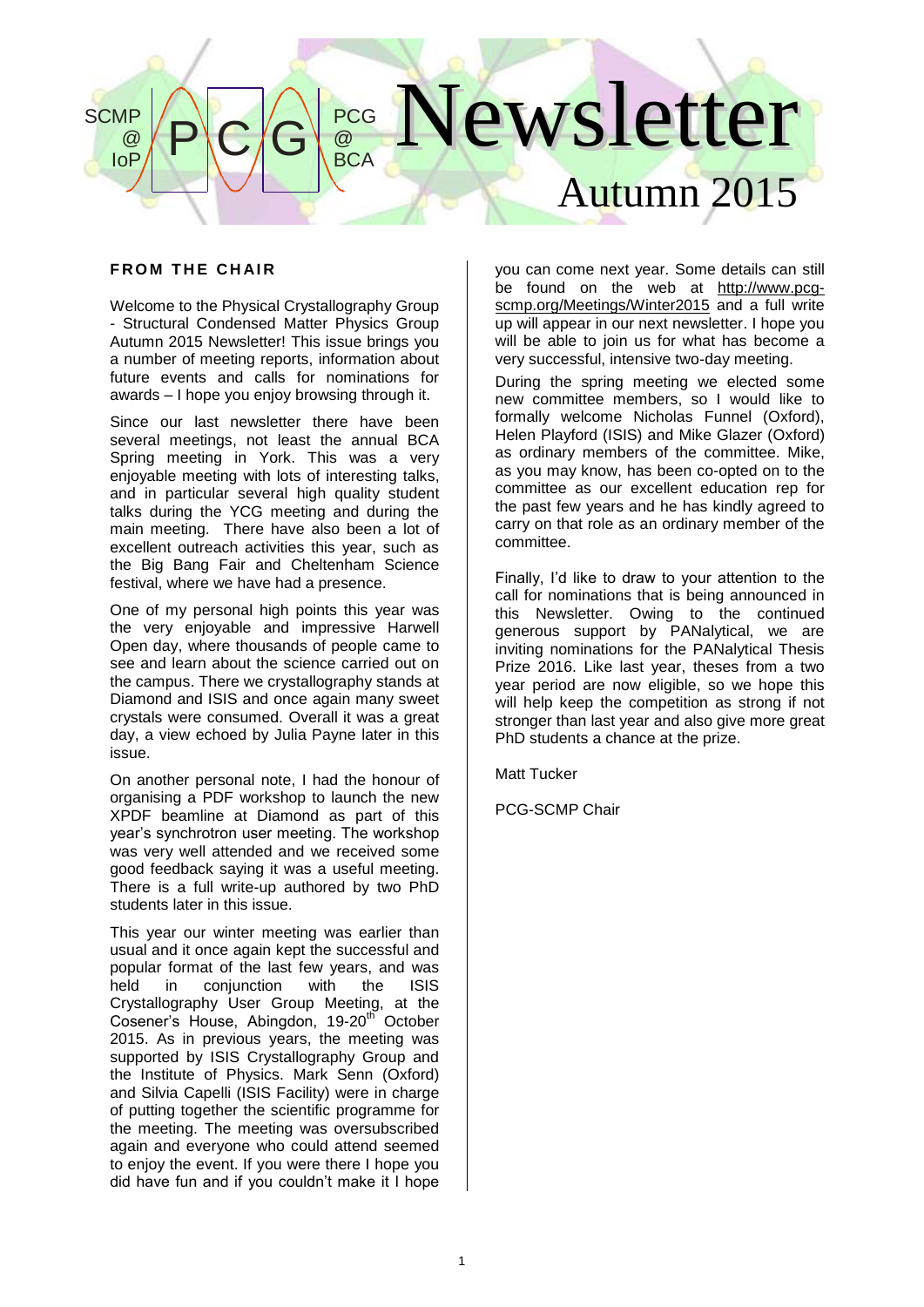## **AN N O U N C E M E N T S**

## **PANalytical Thesis Prize 2016**

**Call for Nominations**



The Physical Crystallography Group is pleased to invite entries for the PANalytical Thesis Prize in Physical Crystallography. The prize will be awarded for the best use of techniques or methods of Physical Crystallography in a successfully examined thesis submitted in the period from 1<sup>st</sup> January 2014 to 31<sup>st</sup> December 2015.

To be eligible for the prize, candidates must be a member of the Structural Condensed Matter Group of the IoP and/or the British Crystallographic Association (BCA). Nonmembers may enter the competition but will be required to join the BCA/PCG at the student rate to progress their nomination further (current rate £10 per annum or £35 for 4 years of the PhD degree). Please see the PCG-<br>SCMP website (http://www.pcq-website [\(http://www.pcg](https://owa.connect.kent.ac.uk/OWA/redir.aspx?C=PsjuO0Pr5kyGp5Tj6fogPwkvUallxdEI8OUDEuLFBAsMuCbo2w5V_UKxP90fNpPtyZcu40ZmkfA.&URL=http%3a%2f%2fwww.pcg-scmp.org%2fPrizes%23PANalytical_Thesis_Prize_for_Physical_Crystallography)[scmp.org/Prizes#PANalytical\\_Thesis\\_Prize\\_for](https://owa.connect.kent.ac.uk/OWA/redir.aspx?C=PsjuO0Pr5kyGp5Tj6fogPwkvUallxdEI8OUDEuLFBAsMuCbo2w5V_UKxP90fNpPtyZcu40ZmkfA.&URL=http%3a%2f%2fwww.pcg-scmp.org%2fPrizes%23PANalytical_Thesis_Prize_for_Physical_Crystallography)<br>Physical\_Crystallography.\_\_\_\_http://www.pcq-Physical Crystallography, [scmp.org/imagesFhj/0/0e/The\\_PANalytical\\_The](https://owa.connect.kent.ac.uk/OWA/redir.aspx?C=PsjuO0Pr5kyGp5Tj6fogPwkvUallxdEI8OUDEuLFBAsMuCbo2w5V_UKxP90fNpPtyZcu40ZmkfA.&URL=http%3a%2f%2fwww.pcg-scmp.org%2fimagesFhj%2f0%2f0e%2fThe_PANalytical_Thesis_Prize_rules_v2.pdf) sis Prize rules v2.pdf) for full details and conditions.

To enter the competition, candidates must submit:

(a) a copy of the thesis in electronic format.

(b) a personal statement of not more than 500 words explaining why the thesis should be considered for the prize and including a clear<br>description of the role of Physical description of the role of Physical Crystallography (as defined on the website [www.pcg-scmp.org](http://www.pcg-scmp.org/) or otherwise) in the research.

(c) the names and contact details of two academic referees, one of whom may be the thesis supervisor, who will be able to comment on the thesis research of the candidate.

In order for a thesis to be eligible for the award, the Physical Crystallography element must be central to the work of the thesis, which must also demonstrate a context over and above structural work for its own sake.

Nominations for the prize must be submitted to the PCG-SCMP Chair, Dr. Matt Tucker (matt.tucker@stfc.ac.uk), by 31<sup>st</sup> January 2016 and the Prize will be awarded at the 2015 BCA Spring Meeting at University of Nottingham, 4<sup>th</sup>  $-7<sup>th</sup>$  April 2016.

# **E D U C AT I O N AN D O U T R E AC H**

There have been a number of educational and training events that members of the PCG-SCMP community have been involved, but our members have also enjoyed attending events such as the recent Harwell open day:

After years of telling my Dad about doing experiments at ISIS and Diamond, I could not let the Harwell Open Day pass by without bringing my Dad to RAL. After an early morning train journey, our knowledgeable Taxi driver from Didcot informed us that he had been bringing staff to RAL since 4:30 am that morning. This was clearly an early indication of all the hard work and effort that had gone in to organising the event.

The open day saw thousands of visitors of all ages and scientific backgrounds descend onto the sun-soaked campus. The top priorities for our day were to visit ISIS and Diamond. Never before had such queues of eager visitors been witnessed to get into both facilities! The queues to get into Diamond went around the block, but nobody minded, as everyone was curious to find out what goes on in this 'spaceship' like building! Once inside we were greeted by Diamond staff, with Andrew Harrison giving a perfectly pitched explanation of how Diamond actually works. Next stop was ISIS TS2, where a huge range of different sample environments and synchrotron parts were on display. This was followed by a visit to the ISIS marquee, which was a hub of activity, with live science demonstrations and enthusiastic instrument scientists on hand to help with a range of different activities from growing your own crystals to making models of crystal structures with sweets and cocktail sticks!

Finally, we managed to also take in the excellent and imaginative 'Illuminating Atoms' photography exhibition of crystallographers, along with the CLF, RAL Space and RCaH, which are usually hidden behind closed doors when I visit RAL! Enthusiastic, keen and helpful staff were again on hand to help us learn more about the science they do. The attention to detail that went into organising extra on-site facilities (from coffee booths to hot dog stalls to water fountains) should also not go unmentioned and was greatly appreciated.

Everyone who organised the event deserves massive congratulations, as a great day was had by all and I know people are already looking forward to the next open day, whenever that may be!

Julia Payne (St Andrews)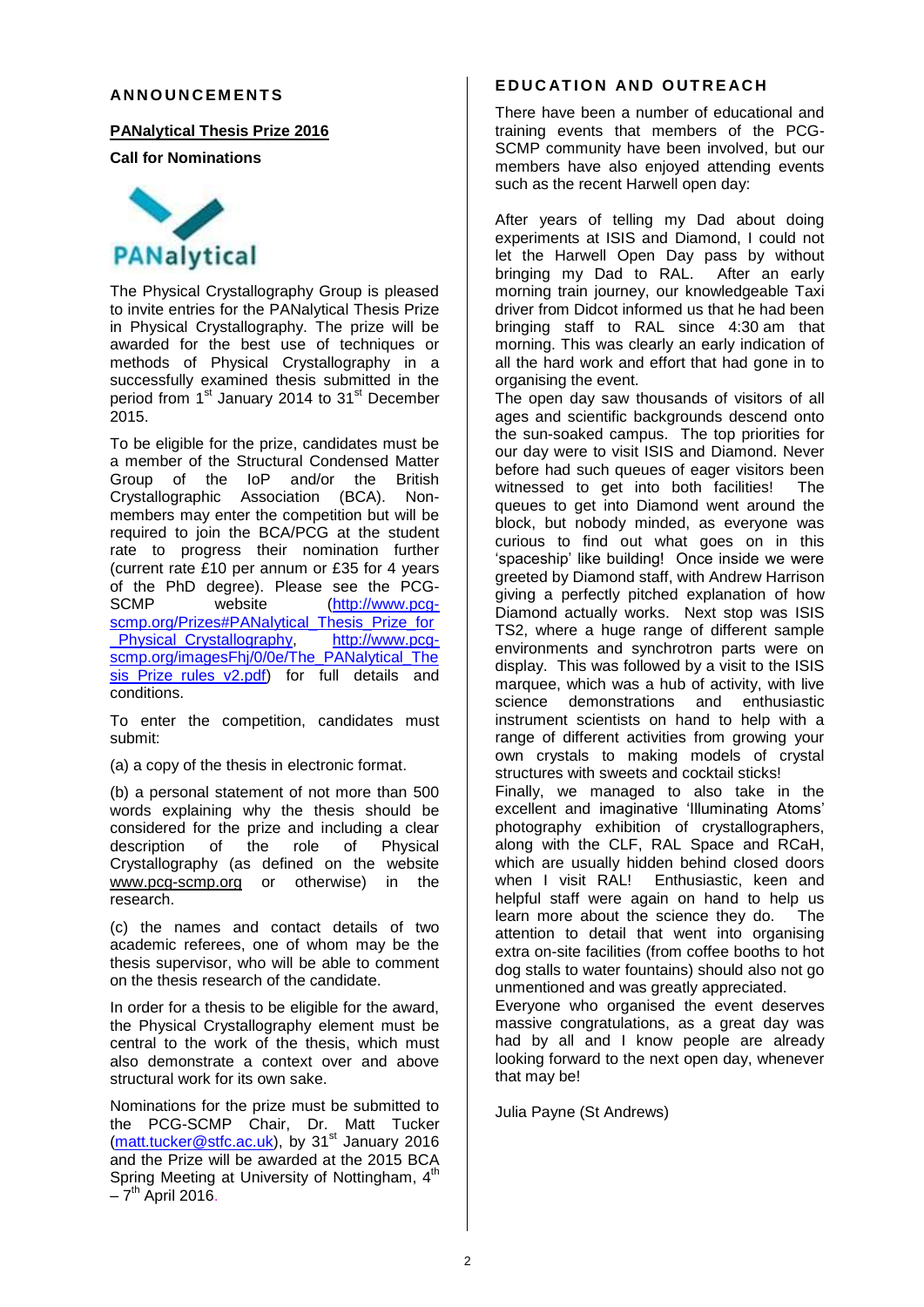# **FUTURE MEETINGS**

# **Meeting Calendar**

• PCG Winter Meeting and ISIS Crystallography Users Meeting,  $19^{th} - 20^{th}$ October 2015, Cosener's House, Abingdon (http://www.pcgscmp.org/Meetings/Winter2015)

Electronic properties of modern materials,

- 17<sup>th</sup> 19<sup>th</sup> November 2015, Diamond Light Source (RAL), (http://www.diamond.ac.uk/Home/Events/20 15/Electronic-Properties-of-Modern-Materials.html)
- Solid State Group (of the Royal Society of Chemistry) Christmas meeting,  $21<sup>st</sup> - 22<sup>nd</sup>$ December 2015, University of Kent (http://www.kent.ac.uk/physicalsciences/s2cg/index.html)
- BCA Spring Meeting,  $4^{th} 7^{th}$  April 2016, University of Nottingham (http://bca2016.crystallography.org.uk)
- Powder Diffraction & Rietveld Refinement School,  $10^{th}$  –  $14^{th}$  April 2016, Durham **University** [\(http://community.dur.ac.uk/john.evans/web](https://owa.connect.kent.ac.uk/OWA/redir.aspx?SURL=hEXJ4aS0BMwwt4P5aB4fqtA1VeHXoIRZ6VGLPX8xEQBjaanHS87SCGgAdAB0AHAAOgAvAC8AYwBvAG0AbQB1AG4AaQB0AHkALgBkAHUAcgAuAGEAYwAuAHUAawAvAGoAbwBoAG4ALgBlAHYAYQBuAHMALwB3AGUAYgBwAGEAZwBlAHMALwBwAGQAcgByAF8AcwBjAGgAbwBvAGwAXwAyADAAMQA2AC4AaAB0AG0A&URL=http%3a%2f%2fcommunity.dur.ac.uk%2fjohn.evans%2fwebpages%2fpdrr_school_2016.htm) [pages/pdrr\\_school\\_2016.htm\)](https://owa.connect.kent.ac.uk/OWA/redir.aspx?SURL=hEXJ4aS0BMwwt4P5aB4fqtA1VeHXoIRZ6VGLPX8xEQBjaanHS87SCGgAdAB0AHAAOgAvAC8AYwBvAG0AbQB1AG4AaQB0AHkALgBkAHUAcgAuAGEAYwAuAHUAawAvAGoAbwBoAG4ALgBlAHYAYQBuAHMALwB3AGUAYgBwAGEAZwBlAHMALwBwAGQAcgByAF8AcwBjAGgAbwBvAGwAXwAyADAAMQA2AC4AaAB0AG0A&URL=http%3a%2f%2fcommunity.dur.ac.uk%2fjohn.evans%2fwebpages%2fpdrr_school_2016.htm)
- ISIS neutron training course  $12^{th}$  21<sup>st</sup> April 2016, ISIS Neutron Source (RAL), (http://www.isis.stfc.ac.uk/learning/neutrontraining-course/isis-neutron-trainingcourse9135.html)

## **Electronic properties of modern materials meeting, 17 – 19th November 2015, Diamond, Rutherford-Appleton Laboratory**

Advanced electronic materials are one of the most exciting research frontiers in the physical sciences. Electron-electron correlations generate ever more surprising collective states with novel symmetries, novel topologies and new types of excitations. Many of these materials interact with electric an magnetic fields in new ways, offering the prospect of disruptive technologies. Understanding and controlling such complex forms of quantum matter requires cutting-edge facilities and ground-breaking ideas.

This meeting will be a focal point for the community of physicists, chemists and materials scientists using synchrotron, neutron, and muon sources as well as low-temperature, computational and theoretical techniques to investigate magnets, superconductors, multiferroics and other advanced materials. Specifically it aims to: foster links between the Diamond and ISIS user communities in the fields of strongly correlated electrons/magnetism/superconductivity (both physics and chemistry); showcase Diamond's

capabilities in these areas; and foster links between the theory and experimental communities.

Topics:

- Quantum Magnetism
- Frustrated Magnetism
- Unconventional pairing in superconductors
- Multiferroic order
- Topological defects and excitations
- Topological order and quantum phase transitions

## **Keynote Speakers (confirmed)**

- James Annett (University of Bristol)
- Felix Baumberger (PSI, Switzerland)
- Steve Bramwell (University College, London)
- Laurent Chapon (Institut Laue Langeving)
- Radu Coldea (University of Oxford)
- Andrew Goodwin (University of Oxford)
- Andrew Harrison (CEO, Diamond Light Source)
- George Jackeli (MPI for Solid State Research, Stuttgart)
- Stephen Lovesey (Diamond Light Source)
- Des McMorrow (University College, London)
- Matt Rosseinsky (University of Liverpool)
- Nicola Spaldin (ETH Zurich)
- James Dracott (EPSRC)
- Steven Lovesey (STFC)

For more information, please visit http://www.diamond.ac.uk/Home/Events/2015/E lectronic-Properties-of-Modern-Materials.html

## **Solid State Group Christmas meeting, 21st – 22nd December 2015, University of Kent**

The annual Christmas meeting of the Royal Society of Chemistry's "Solid State Group" will take place in Canterbury on the 21st and 22nd of December 2015, organised by the School of Physical Sciences at the University of Kent.

Confirmed plenary speakers include: Professor Sharon Ashbrook (University of St Andrews) Professor Andrew Harrison (CEO of Diamond

Light Source)

Professor Jean-Marie Tarascon (Collège de France)

Confirmed invited speakers include: Dr Sian Dutton (University of Cambridge) Dr Julian Dean (University of Sheffield) Dr Houria Kabbour (Ecole Nationale Supérieure de Chimie de Lille, France)

Abstract submission [\(http://www.kent.ac.uk/physical-](http://www.kent.ac.uk/physical-sciences/s2cg/abstracts.html)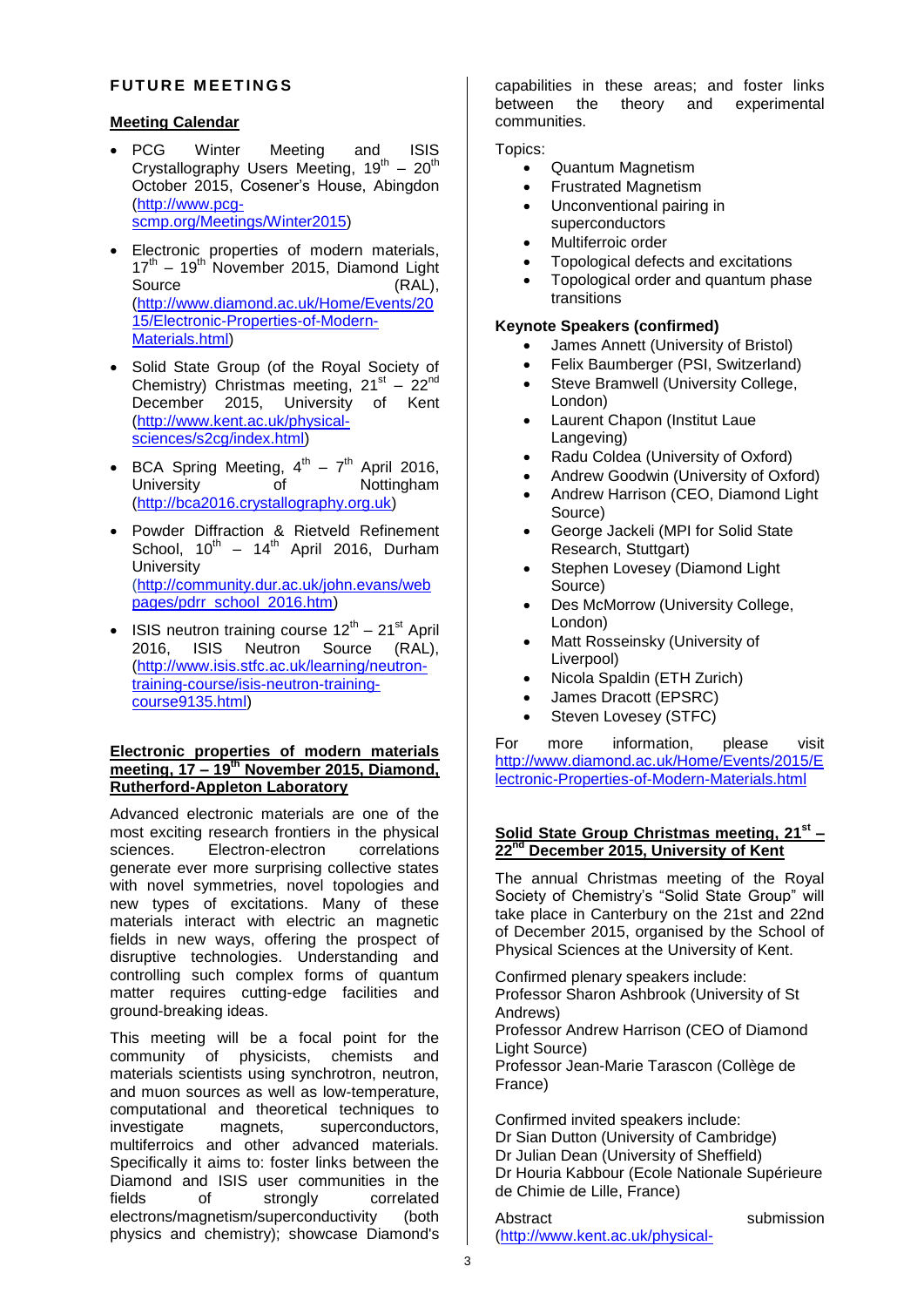[sciences/s2cg/abstracts.html\)](http://www.kent.ac.uk/physical-sciences/s2cg/abstracts.html) will close on 13<sup>th</sup> November and registration [\(http://www.kent.ac.uk/physical](http://www.kent.ac.uk/physical-sciences/s2cg/registration.html)[sciences/s2cg/registration.html\)](http://www.kent.ac.uk/physical-sciences/s2cg/registration.html) will close on 1<sup>st</sup> December 2015.

For more details, please visit the website: http://www.kent.ac.uk/physicalsciences/s2cg/index.html .

# **BCA Spring Meeting, 4 th – 7 th April 2016, University of Nottingham**



The BCA Spring Meeting 2015 will take place from  $4^{\text{th}}$  –  $7^{\text{th}}$  April 2016 at University of Nottingham. The PCG plenary will be given by **Prof. Bill David** from the ISIS neutron source and University of Oxford, UK, and is entitled "*120 Years of Powder Diffraction*".

PCG sessions at the meeting will include:

- Advanced functional materials (Chair: Matthias Gutmann) Keynote: Paolo Radaelli (University of Oxford)
- Modelling crystals and crystallographic data (Chair: Anthony Philips) Keynote: Carole Morrison (University of Edinburgh)
- Future of structural science (two sessions organized by BSG and PCG) (Chairs: Mike Glazer and Xiaodong Zhang) Keynote: John Spence FRS (Arizona State University) and Xiaodong Zhang (Imperial College)
- Phase transitions (Chair: Christoph Salzmann Keynote: John S. O. Evans (Durham University)
- Local structure property relationships (Chair: Matt Tucker)

The deadline for abstract submission for oral and poster contributions is 9am on 22<sup>nd</sup> January 2015.

The scientific programme and further details about the conference will appear at: http://bca2016.crystallography.org.uk/.

#### **Powder diffraction and Rietveld refinement school, 10th – 14th April 2016, Durham University, UK**

The biennial Powder Diffraction & Rietveld Refinement School will take place at Durham University,  $10-14^{\text{th}}$  April 2016.

As in previous years, it will offer a combination of lectures covering the theoretical aspects of

powder diffraction and Rietveld refinement, classroom-based "by-hand" problem sessions/tutorials and extensive hands-on practical sessions using a variety of modern software packages.

Topics to be covered will include:

- Data collection strategies for X-ray and neutron diffraction
- Constant wavelength and time of flight diffraction
- Modelling peak shapes (including microstructure analysis)
- Indexing powder patterns
- Rietveld, Le Bail and Pawley fitting methods
- X-ray and neutron combined Rietveld refinements
- Restrained refinements
- Rigid body refinements
- A number of more specialised and advanced optional topics (ab-initio structure solution, parametric and symmetry-mode refinements)

Lectures will be given by Prof. John Evans, Dr. Ivana Evans, Dr. Jeremy Cockcroft and Prof. Andy Fitch.

Online applications can be submitted until  $22<sup>nd</sup>$ January 2016, at the Powder Diffraction & Rietveld Refinement School 2014 website: [http://community.dur.ac.uk/john.evans/webpage](https://owa.connect.kent.ac.uk/OWA/redir.aspx?SURL=hEXJ4aS0BMwwt4P5aB4fqtA1VeHXoIRZ6VGLPX8xEQBjaanHS87SCGgAdAB0AHAAOgAvAC8AYwBvAG0AbQB1AG4AaQB0AHkALgBkAHUAcgAuAGEAYwAuAHUAawAvAGoAbwBoAG4ALgBlAHYAYQBuAHMALwB3AGUAYgBwAGEAZwBlAHMALwBwAGQAcgByAF8AcwBjAGgAbwBvAGwAXwAyADAAMQA2AC4AaAB0AG0A&URL=http%3a%2f%2fcommunity.dur.ac.uk%2fjohn.evans%2fwebpages%2fpdrr_school_2016.htm) [s/pdrr\\_school\\_2016.htm](https://owa.connect.kent.ac.uk/OWA/redir.aspx?SURL=hEXJ4aS0BMwwt4P5aB4fqtA1VeHXoIRZ6VGLPX8xEQBjaanHS87SCGgAdAB0AHAAOgAvAC8AYwBvAG0AbQB1AG4AaQB0AHkALgBkAHUAcgAuAGEAYwAuAHUAawAvAGoAbwBoAG4ALgBlAHYAYQBuAHMALwB3AGUAYgBwAGEAZwBlAHMALwBwAGQAcgByAF8AcwBjAGgAbwBvAGwAXwAyADAAMQA2AC4AaAB0AG0A&URL=http%3a%2f%2fcommunity.dur.ac.uk%2fjohn.evans%2fwebpages%2fpdrr_school_2016.htm)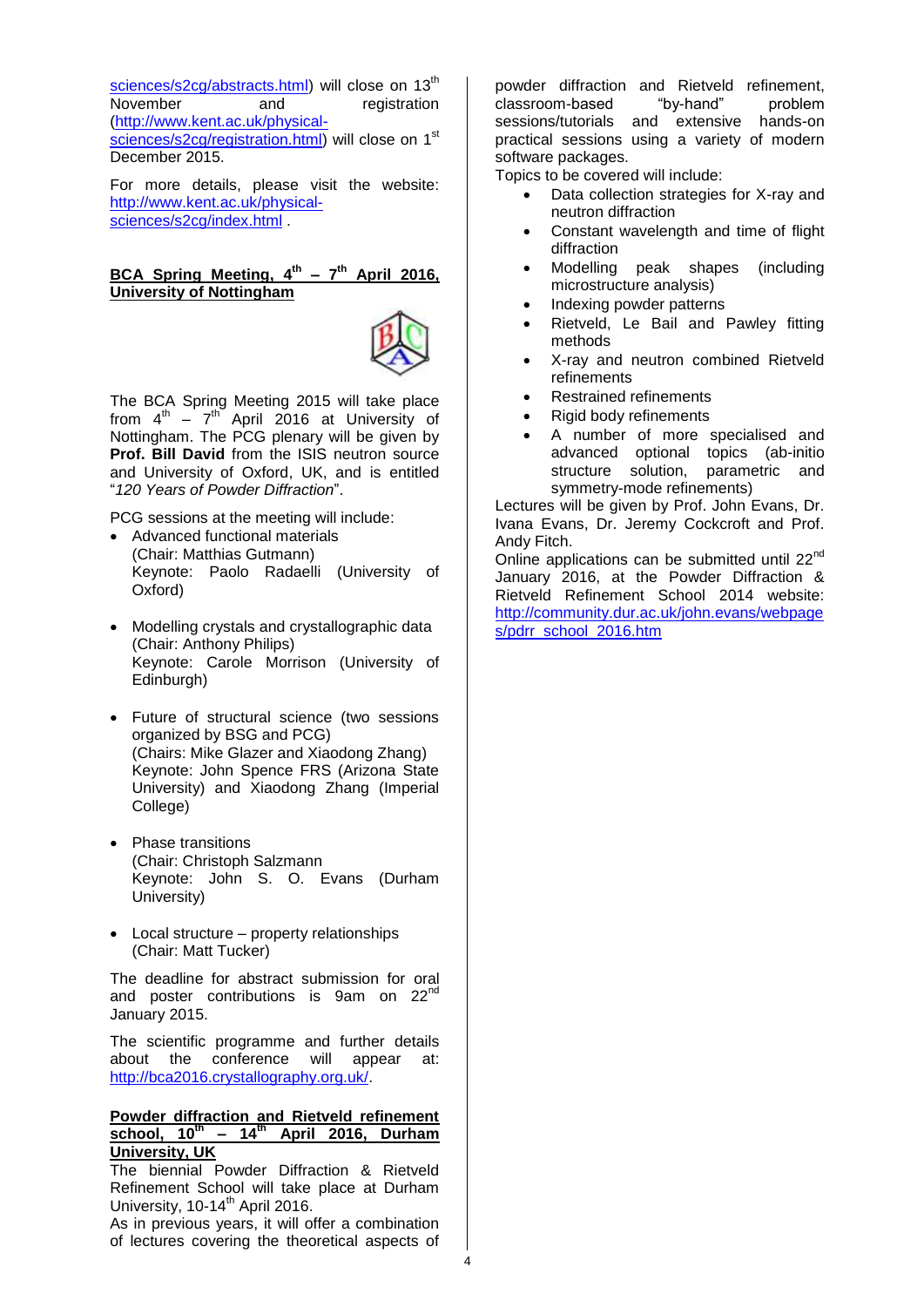## **N E W S**

# **R E C E N T E V E N T S**

# **British Crystallographic Association Spring Meeting, 30th March – 2 nd April 2015, York,**

The PCG program kicked-off after lunch on Tuesday by challenging the very boundaries of Crystallography, with a session entitled "Beyond the elastic line". In the first talk, " Resonant X-ray Diffraction and the elusive sign of the DM interaction in weak ferromagnets", Steve Collins (Diamond Light Source) demonstrated how resonant x-ray diffraction can be used to elucidate coupling interactions between magnetic and ferroelectric order in multiferroic materials. This was followed by a talk given by Matthias Gutmann (ISIS) on modelling beautiful thermal diffuse scattering observed on SXD using ab initio methods to calculate both quasi-elastic and inelastic contributions to the diffraction patterns. The session was concluded by Chris Stock (University of Edinburgh) who demonstrated how triple axis neutron spectroscopy can be used to probe the magnetic excited states of the chiral mineral Langasite.

The next PCG symposium 'Challenges and technical advances in powder diffraction' focussed on recent instrumental developments, particularly at the ISIS and Diamond central facilities. The first talk (Pascal Manuel, ISIS) showed a number of developments for the WISH diffractometer, including capabilities for measurements under high magnetic field and enhancements for small quantities of sample, such as those synthesised under high pressure. This was followed by Claire Murray (Diamond) talking about the newly operational 'Long Duration' hutch at I11, allowing for synchrotron diffraction experiments to be conducted at intervals over many months, or even years. The automated robotics allows a wide range of possible sample environments, and provides an exciting opportunity for long-term, in-situ studies. The final talk of the session (Yue Wu, University of Oxford) revealed the use of the newly developed 'Oxford-Diamond in-situ cell' (ODISC) to study the formation of pillaredpaddle-wheel MOFs under time- and temperature-resolved diffraction conditions. His results shed light on the formation pathways of some of these materials, as well as highlighting the advantages of this new in-situ cell. Overall, the session showed the exciting new possibilities available to users at UK facilities.

A particular highlights of the PCG program was the plenary lecture by Tony Cheetham (Cambridge) entitled "Phase transitions in metal-organic frameworks" delivered on Wednesday morning. Tony showed that MOFs can undergo pretty much every imaginable kind of phase transition – and even hinted at some intriguing magnetoelectric coupling in a MOF!

Phil Lightfoot (St Andrews) chaired an excellent session on "Structural insights into ferroic

materials": talks from Pam Thomas (Warwick), Mark Senn (Oxford) and Semën Gorfman (Siegen, Germany) covered mechanisms for piezo- and ferroelectricity in perovskite and perovskite-related systems as well as the latest techniques for characterising these materials. The PCG is also grateful to Branton Campbell (Brigham Young University, USA) for making time during his Fulbright Scholarship (hosted in Durham) to give a workshop on "Introduction to ISODISTORT and the exploration of symmetrylowering phase transitions" that was very instructive, again covering a range of phase transitions.

A busy Wednesday scientific programme concluded with the presentation of the Lonsdale Lecture, this year given by Professor Simon Parsons from the University of Edinburgh. Professor Parsons gave a fascinating description of Kathleen Lonsdale's life and work as an introduction to his lecture on "High Pressure and the Molecular Crystalline State". After a lively BCA AGM, the day concluded with a delicious conference dinner, during which we celebrated this year's prize winners and danced the customary crystallography Ceilidh!

Thursday saw the PCG program draw to a close shared symposium with the industrial group on amorphous materials, nanomaterials and liquids included presentations by Fiona Meldrum (University of Leeds), Sylvia McLain (University of Oxford) and Neal Skipper (UCL). Fiona Meldrum spoke about the complex crystallisation kinetics of calcium carbonate and introduced some methods for forming calcium carbonate based nanomaterials. Sylvia McLain's talk beautifully demonstrated the role water might play in the structure of biomolecules in solution. In his talk, Neal Skipper gave structural details of the aromatic interactions present in liquid benzene and highlighted the value of diffraction data to studies of liquids in general.

The PCG is very grateful to the Solid State Group (of the Royal Society of Chemistry) for kindly sponsoring a poster prize which the judges were pleased to award to Josh Hill (Oxford) for his work on dicyanometallates including studies of phase transitions in superperovskites.



Overall, the meeting was an excellent opportunity to learn about recent developments in many areas of crystallography and for fruitful discussions with other researchers. We look forward to the BCA2016 spring meeting to be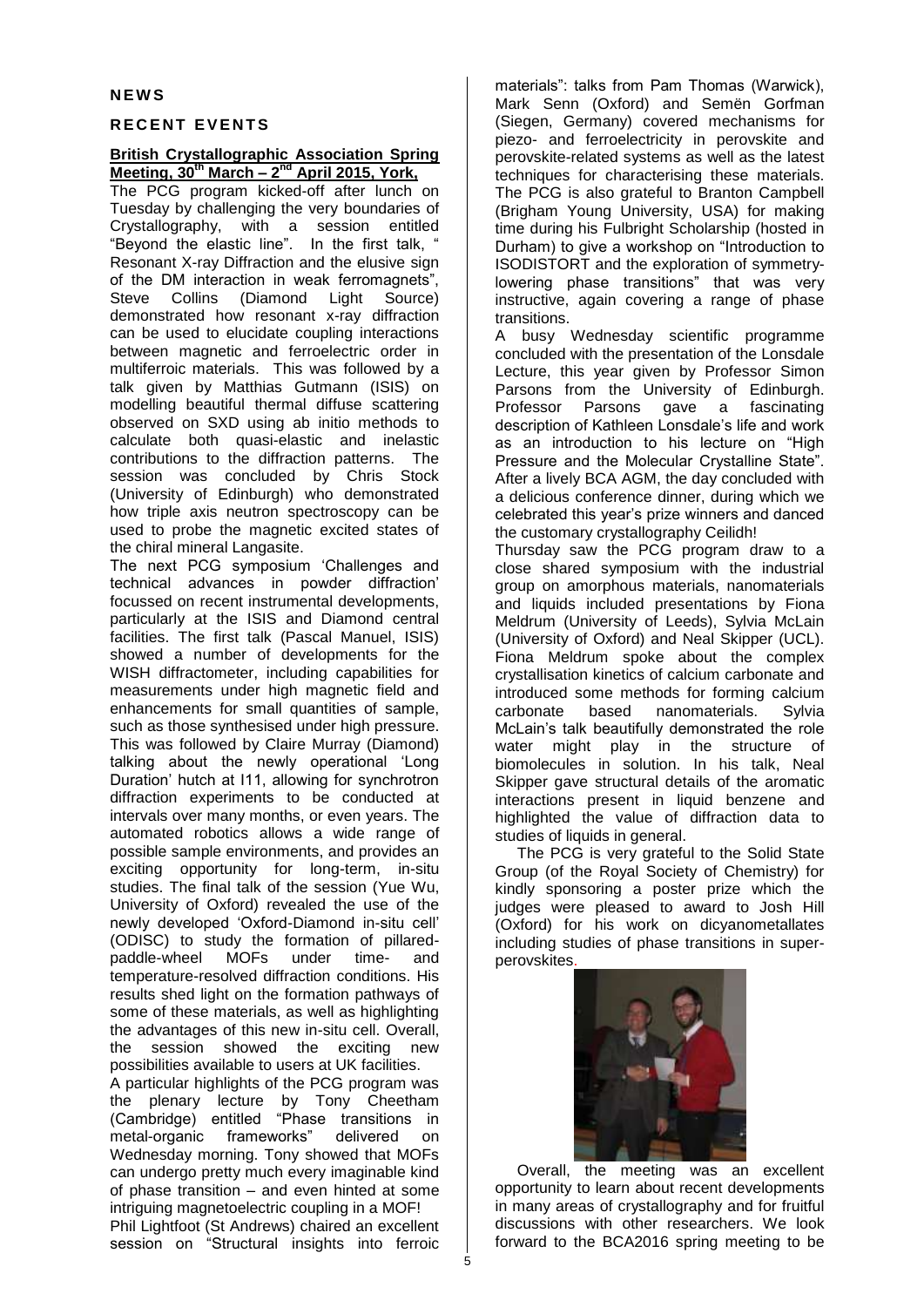held at the University of Nottingham (http://www.crystallography.org.uk/bca-springmeeting-2016/)!

Report assembled from various contributions!

## **Advances in Li battery research: UK 2015, 9- 10 April 2015, Loughborough**

The Advances in Li Battery Conference: UK 2015 recently organised by Dr. Pooja Panchmatia hosted 70 participants at Burleigh Court 09-10 April 2015. Sponsored by STFCbatteries [\(STFCbatteries.org\)](https://owa.connect.kent.ac.uk/OWA/redir.aspx?SURL=z2Dj6F5QUXIFZP0KvqpDs9nyb7EBSzRNoH8JLW1uJtsBrUp-S87SCGgAdAB0AHAAOgAvAC8AcwB0AGYAYwBiAGEAdAB0AGUAcgBpAGUAcwAuAG8AcgBnAC8A&URL=http%3a%2f%2fstfcbatteries.org%2f), CCP5 and SSCG - RSC division, the meeting was over 2 days with all expenses covered. It boasted prominent speakers including, Prof. Peter R. Slater (Birmingham), Dr. Mark Copley (Johnson Matthey), Dr. Edmund Cussen (Strathclyde), Dr. Peter Baker (STFC), Dr. Jawwad Darr (UCL), Prof. Jon Goff (RHUL) and Dr. Alodia Orera (Zaragoza) among many others covering a wide range materials research as well as advanced characterization techniques that could be used in optimising Li battery materials. Jaguar Landrover, Alstom, Johnson Matthey, Renishaw and Qinetiq were among the industrial representatives at the meeting.

Pooja Panchmatia (Loughborough)

## **ISIS neutron training course, 16 th – 25th June 2015, RAL, UK**

This year the ISIS Neutron Training School began with a poster presentation session, giving us the opportunity to practice presenting our research in a less formal environment to that of a conference. This was also a good chance for us all to get to know each other right at the start of the course.

The course itself provided a good background on the history and basics of experimenting using neutrons, as well as a refresher on useful mathematical techniques. Each group was able to gain invaluable hands on experience on beamlines such as ALF, MARI and MERLIN learning different types of techniques such as single crystal alignment, inelastic neutron scattering and single crystal spectroscopy. We were also introduced to and given tutorials on Mantid, including how to plot and manipulate data, how to use instrument view and how to fit models to our data.

Overall I found this course to interesting and engaging, having been led by good teachers. I also found it to be an excellent way to meet other postgraduate researchers socially as well as academically, many of whom I'm sure I will see again at future conferences.

Ben Coles (Kent)

## **PDF Analysis: The Local Point of View of Materials Development, 2nd – 3 rd September 2015**

As part of the annual synchrotron radiation user meeting at Diamond, on 2<sup>nd</sup>-3<sup>rd</sup> September, a pair distribution function (PDF) workshop was

organised to coincide with the launch of the new X-PDF beamline on I15-1. The session was opened by **Andrew Goodwin**, chair of the User working group, who outlined the ethos behind the creation of the XPDF beamline; one of bringing PDF analysis to a wider interest group and maintaining strong working relationships with ISIS while setting new high standards for data quality and speed of data collections. These points were nicely complimented by **Phil Chater** and **Dean Keeble,** X-PDF instruments scientist and support scientist, who addressed the technical specifications and user interface aspects of the<br>beamline respectively. **Simon Billinge** beamline respectively. **Simon Billinge**  subsequently spoke in greater detail about the information that can be obtained from a PDF, with a particular focus on the use of small box modelling. The use of large-box modelling was discussed by **Nick Funnel**, whose talk highlighted the capabilities of large box reverse Monte Carlo (RMC) modelling in the analysis of nanostructured materials (e.g. nanoparticles or layered materials). **Helen Blade** then gave an overview into the use of PDF analysis in the pharmaceutical industry, outlining some of the difficulties in producing amorphous drug preparations, with regards to stability and distinguishing between amorphous and nanocrystalline samples. **Emma Barney** concluded the session with the first talk exclusively about non-crystalline materials, exploring the interesting absorption properties and the challenges inherent in modelling chalcogenide glasses with EPSR (Empirical Potential Structure Refinement). Before the conference dinner, **Professor Justin Wark** gave the keynote speech on the life and work of Henry Moseley, a much-overlooked founder of spectroscopy, sadly killed during the First World War.

The Thursday morning session was opened by **Pete Chupas,** who introduced the topic of energy materials, expounding the virtues of PDF analysis for the type of material due to the interest in their nanoscale structure. **Phoebe Allan** spoke about her work in replacing Lithium used in battery cathodes with sodium in order to reduce cost, using a combination of X-ray and neutron diffraction studies. The importance of a PDF for the complete understanding of some complex systems was stressed by **Gopinathan Sankar,** who highlighted the use of PDF as a probe for mid-range structure, inaccessible to most other conventional analysis techniques. **Helen Playford** gave an interesting account of the structural nuances of  $v$ -Ga<sub>2</sub>O<sub>3</sub> demonstrating the necessity for large-box modelling in the complete understanding of the material. The intuitive nature of the PDF was highlighted by **Emil Bozin,** tracking changes in structural properties of superconductors with compositional and thermal variation. **Anthony Phillips** then spoke about his group's work using RMCProfile to model carbon nanotubes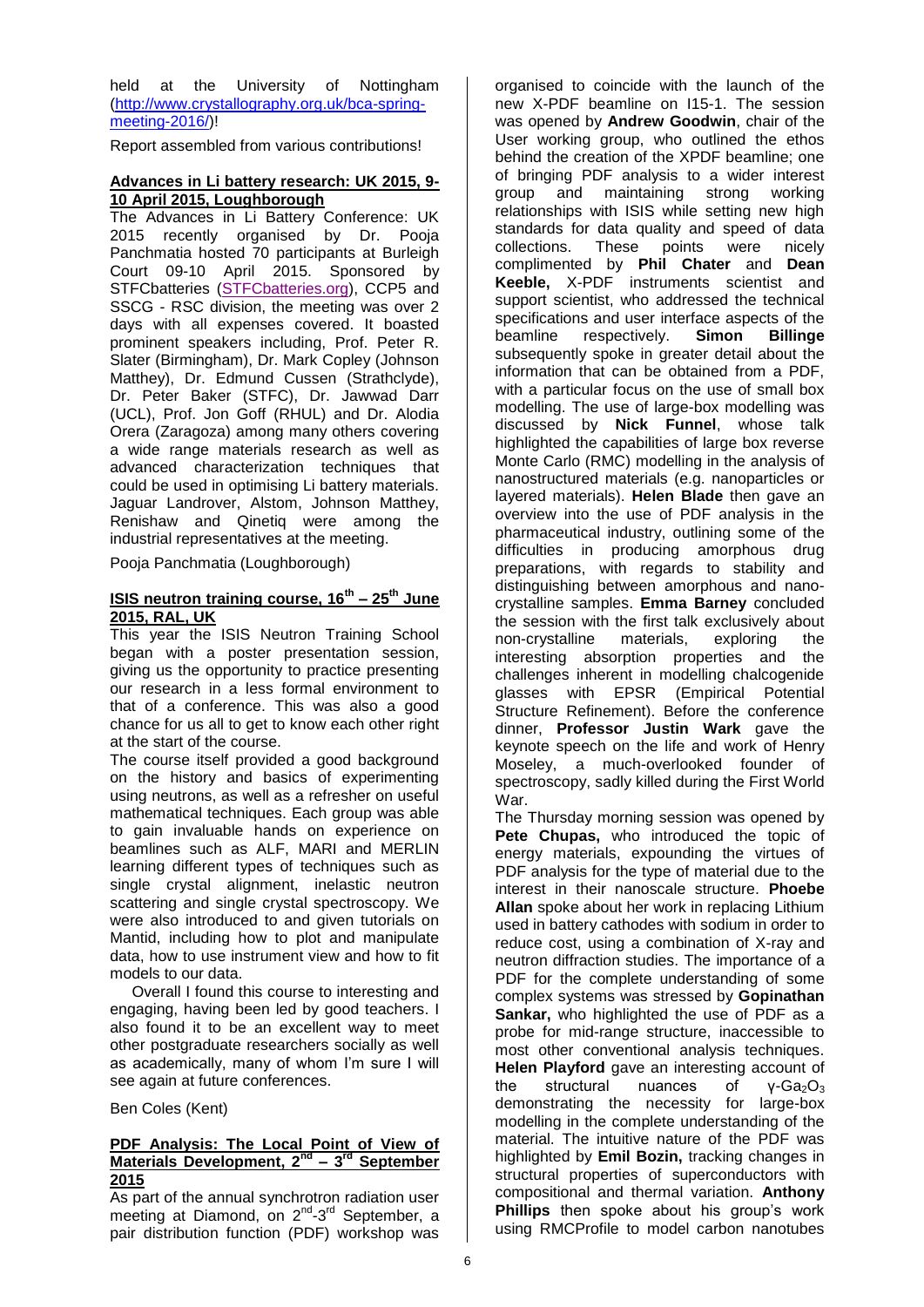filled with ferromagnetic nanowires, along with the not insignificant difficulties encountered in such modelling. The complexities of collecting a PDF under high-pressure conditions where explored by **Joseph Hriljac**, and emphasised as a key area for future development, for the extension of the technique to a host of interesting systems. **Julia Parker**, who demonstrated the use of in-situ PDF experiments for the understanding of biomineralization, brought the workshop to a close. The workshop was extremely well attended, with the largest number of delegates out of the workshops run during the main synchrotron radiation user meeting at Diamond. After a variety of talks from an excellent list of speakers, it is clear to see that the broad scope of the XPDF beamline will help to advance and extend the use of the technique to a wide range of fields in the future.

Further details of the meeting may still be available at

[http://www.diamond.ac.uk/Home/Events/2015/S](http://www.diamond.ac.uk/Home/Events/2015/SR-User-Meeting-2015/Pair-Distribution-Function-.html) [R-User-Meeting-2015/Pair-Distribution-](http://www.diamond.ac.uk/Home/Events/2015/SR-User-Meeting-2015/Pair-Distribution-Function-.html)[Function-.html](http://www.diamond.ac.uk/Home/Events/2015/SR-User-Meeting-2015/Pair-Distribution-Function-.html)

Lewis Owen & Giles Flowitt-Hill

# **PCG Winter Meeting, 19 – 20th October 2015, Cosener's House, Abingdon**

PCG Winter meeting took place at the Cosener's House, Abingdon, 10-11<sup>th</sup> November 2014 (lunchtime-to-lunchtime), in conjunction with the ISIS Crystallography Users Meeting following the format of previous years.

Registration for the meeting was free. For participants working at UK-based research institutions who attend both meetings or the Users meeting only, the usual allowable travel costs and overnight accommodation were be reimbursed. A limited number of rooms have been pre-booked at the Cosener's House for the meeting. The rooms will be allocated on a first come first served basis.

The meeting was of interest to a wide audience, from experienced researchers to PhD students. Following last year's success, the meeting included a focus on the work of early career researchers A poster session took place in the evening of 19<sup>th</sup> October 2015.

The full scientific programme and the timetable are available on the PCG-SCMP wiki (http://www.pcgscmp.org/Meetings/Winter2015).

# **AC K N O W L E D G E M E N T**

Many thanks to everyone who has contributed to this issue of the PCG-SCMP newsletter.

Emma McCabe (Kent)

# **PCG-SCMP COMMITTEE** Dr. Matt Tucker, Chair ISIS and Diamond

Harwell Research Campus [matt.tucker@stfc.ac.uk](mailto:ivana.radosavljevic@durham.ac.uk)

Dr. Anthony Phillips, Treasurer School of Physics and Astronomy Queen Mary University of London [a.e.phillips@qmul.ac.uk](mailto:j.b.claridge@liverpool.ac.uk)

Dr. Paul Saines, Secretary Department of Chemistry University of Oxford [paul.saines@chem.ox.ac.uk](mailto:paul.saines@chem.ox.ac.uk)

Professor Mike Glazer (Education officer) Department of Physics University of Oxford

Dr John Claridge Department of Chemistry University of Liverpool

Dr Matthias Gutmann ISIS facility Rutherford Appleton Labs

Professor Philip Lightfoot School of Chemistry University of St Andrews

Dr. Emma McCabe School of Physical Sciences University of Kent

Dr. Christoph Salzmann Department of Chemistry **UCL** 

Dr Mark Senn Department of Chemistry University of Oxford

Mr Jerome Wicker (YCG liaison) University of Oxford